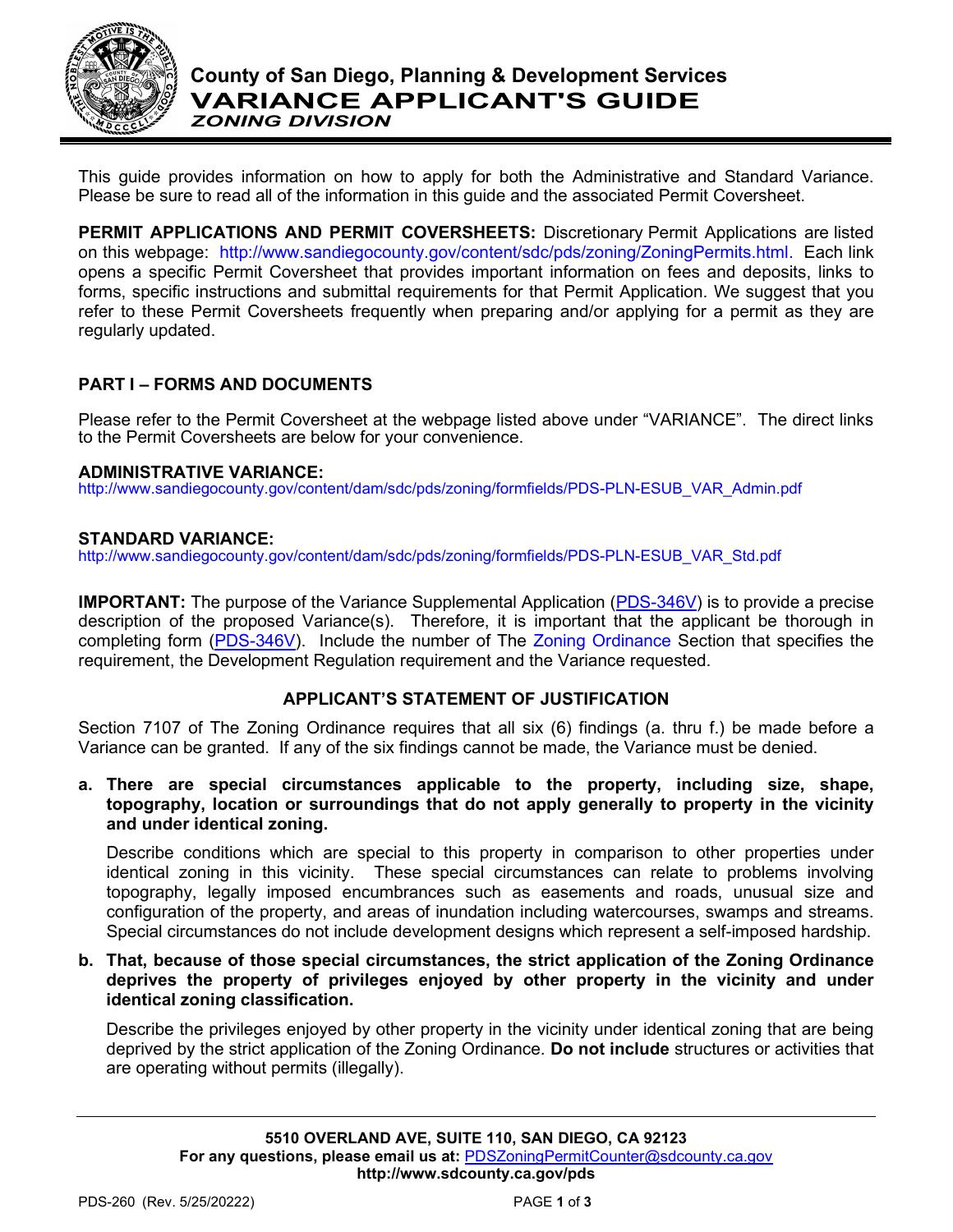

- *Continued*
- **c. That granting the variance or its modification is subject to such conditions as will assure that the adjustment thereby authorized shall not constitute a grant of special privileges inconsistent with the limitations upon other properties in the vicinity and zone in which such property is situated.**

Describe how the requested variance will not constitute a grant of special privileges inconsistent with the limitations on other properties in the vicinity

**d. That the variance will not authorize a use or activity which is not otherwise expressly authorized by the applicable use classification.**

Describe how the use or activity is expressly authorized by the applicable use classification.

**e. That granting the variance or its modification will not be materially detrimental to the public health, safety or welfare, or injurious to the property or improvements in the vicinity and zone in which the property is located.** 

Describe how the requested Variance will not be detrimental to the public health, safety or welfare or injurious to property in the vicinity. This description may include the assurance of adequate sight distance for traffic, adequate separation of the proposed project from other properties or structures, concurrences of other public agencies such as the Department of Environmental Health and adequate screening such as vegetation and topography.

**f. That granting of the Variance will not be incompatible with the San Diego County General Plan.**

The granting of Variances relating to setbacks, heights and vehicle/bicycle parking are not subject to General Plan conformance and requests for such Variances should state that they are exempt.

## **PART II – PLOT PLANS**

All plot plans should contain sufficient information to describe the project. The following is a list of information pertinent to a Variance plot plan. All of this information may not be pertinent to every proposal, but where applicable it should be included.

- **Size** Plot Plans must be 11" x 17" (folded to 8½" x 11") with the lower right-hand corner exposed. Multiple sheets must be stapled into sets. See Permit Coversheet for the number of sets needed.
- **Dimensions** Show the following dimensions: Exterior property lines, widths of roads and easements, size of structures, setbacks from property lines and centerlines to existing and/or proposed structures, distances between detached structures.
- **Structures** Show all existing and proposed structures and their dimensions and floor area, including buildings, sheds, storage areas and recreation facilities such as swimming pools and playgrounds. Indicate number of stories of buildings. Indicate if structures are existing, or proposed. Label buildings and open areas as to their use. Show fences, walls, trash enclosures or dumpster locations.
- **Pedestrian and vehicular circulation and parking (commercial/ industrial/ multi-family only)**  - Show walkways, driveways, entrances, exits and parking lots areas with all dimensions. Label handicapped parking. Show contiguous streets with centerlines and all easements. Show parking for service and delivery vehicles and loading and unloading areas.